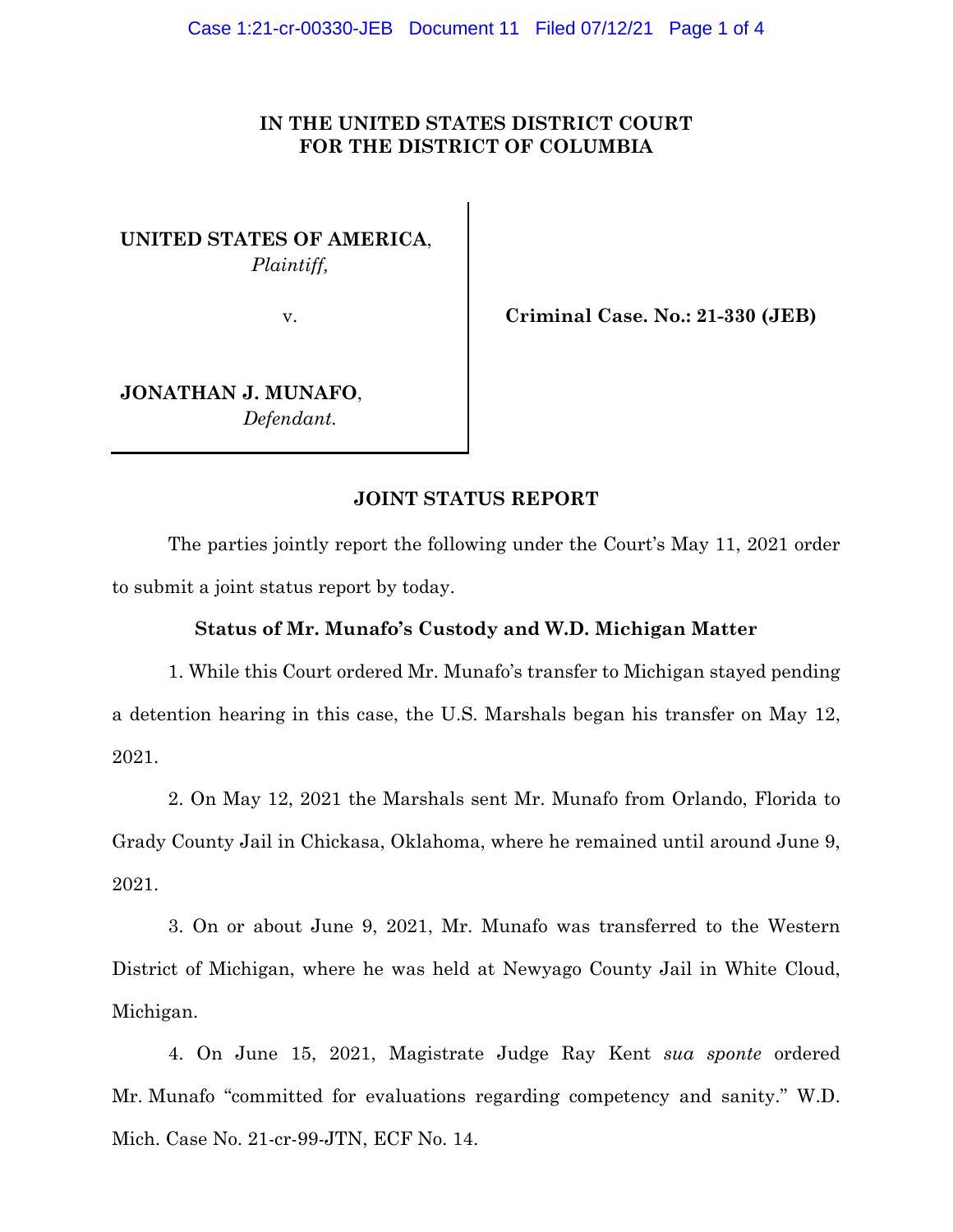#### Case 1:21-cr-00330-JEB Document 11 Filed 07/12/21 Page 2 of 4

5. The court's June 15, 2021 order for "medical, psychiatric and/or psychological examinations" requires the Attorney General to have Mr. Munafo observed and evaluated within forty-five days. *Id.*, ECF No. 15 at 2. If good cause is shown for delay, the court will allow an additional thirty days. *Ibid.*

6. On July 6, 2021, the court ordered Mr. Munafo transferred to FDC SeaTac where Mr. Munafo will undergo the observation and examination ordered. *Id.*, ECF No. 16.

#### **Status of Efforts by Mr. Munafo's Defense Team**

7. On May 12, 2021, the U.S. District Court for the Western District of Michigan appointed the Federal Public Defender of that region to represent Mr. Munafo.

8. Since then, Mr. Munafo's defense team in this case has been in contact with Mr. Munafo's Michigan attorney.

9. Mr. Munafo's defense team has had communication with him in Florida, Oklahoma, and Michigan, and will attempt to visit him in person now that he has been designated to FDC SeaTac.

10. The defense team has also researched anticipated pre-trial issues, sought investigatory assistance, and begun looking into Mr. Munafo's social history by reaching out to his friends and family.

### **Status of Discovery**

11. On May 10, 2021, the Court apprised the government of its disclosure obligations. On July 2, 2021, Mr. Munafo sent the government a written demand under these obligations.

-2-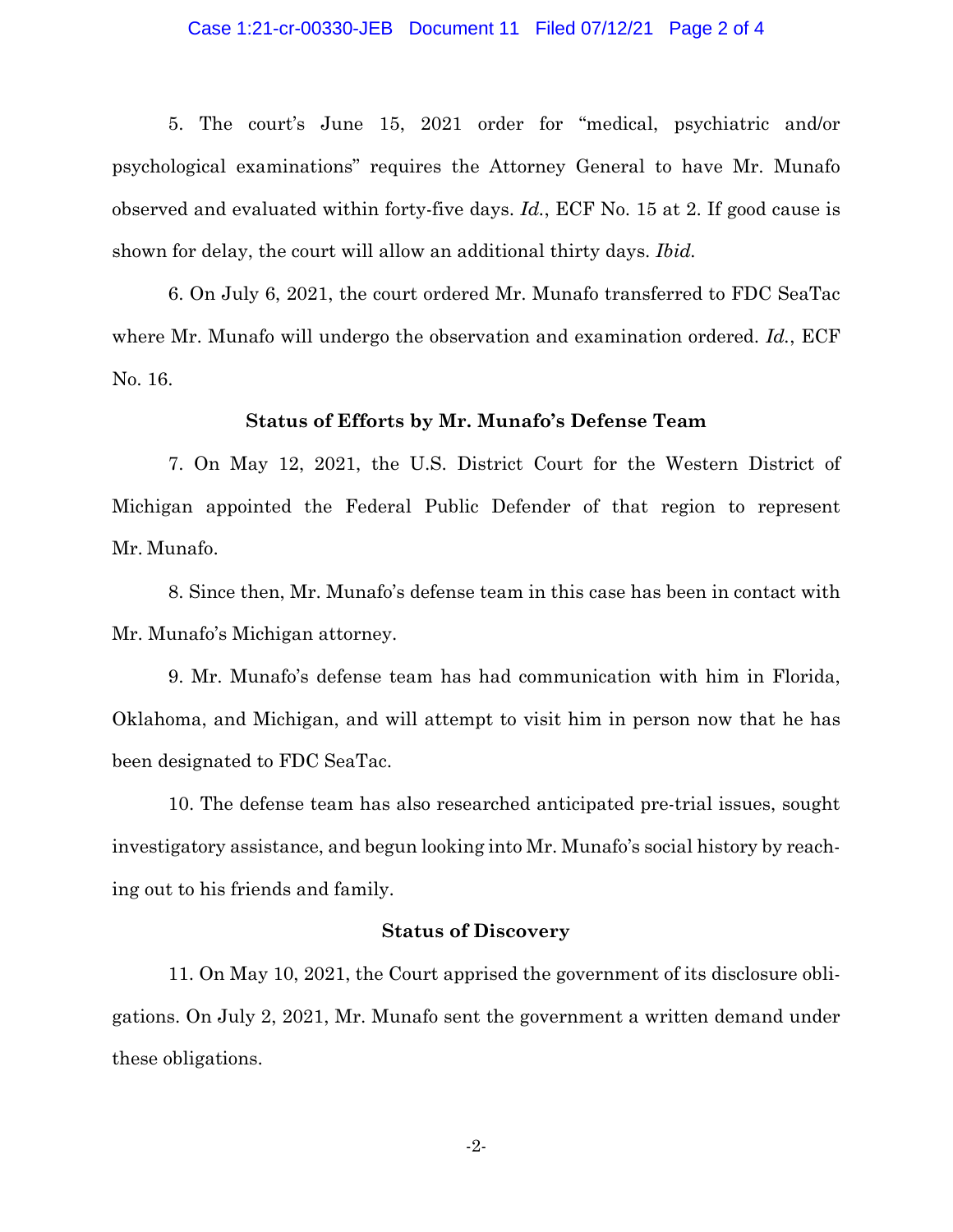#### **Status of Efforts by the Government**

12. As discussed by defense counsel in greater detail above, the defendant's primary case is out of the Western District of Michigan (21-CR-99 (JTN) (W.D.M.I)). In that case, on May 18, 2021, a Grand Jury sitting in the Western District of Michigan issued a three-count indictment against the defendant charging him with two violations of 18 U.S.C. § 857(c) (transmitting in interstate or foreign commerce any communication containing any threat to kidnap any person or any threat to injure the person of another) and one violation of 47 U.S.C. § 223(a)(1)(E) (making repeated telephone calls or repeatedly initiating communication with a telecommunications device, during which conversation or communication ensues solely to harass any specific person). W.D. Mich., Case No. 21-CR-99 (JTN), ECF No. 7.

13. As pointed out by defense counsel, On June 15, 2021, the Court *sua sponte* ordered defendant committed for evaluations regarding competency and sanity. W.D. Mich., Case No. 21-CR-99 (JTN), ECF No. 14. On July 6, 2021, the Court issued its Order of transportation for the defendant. *Id*. at ECF No. 15. There can be no further proceedings in this case until the defendant's competency and sanity evaluation is complete and both parties have had a chance to review its findings.

14. So that this case may proceed with all expediency once the W.D. Michigan case is resolved, and in order to facilitate a potential global plea agreement, the government has been compiling and preparing as much discovery as possible that may be provided to the defendant through his counsel. The government will continue to do so. The government expects to provide counsel with a preliminary discovery package today.

-3-